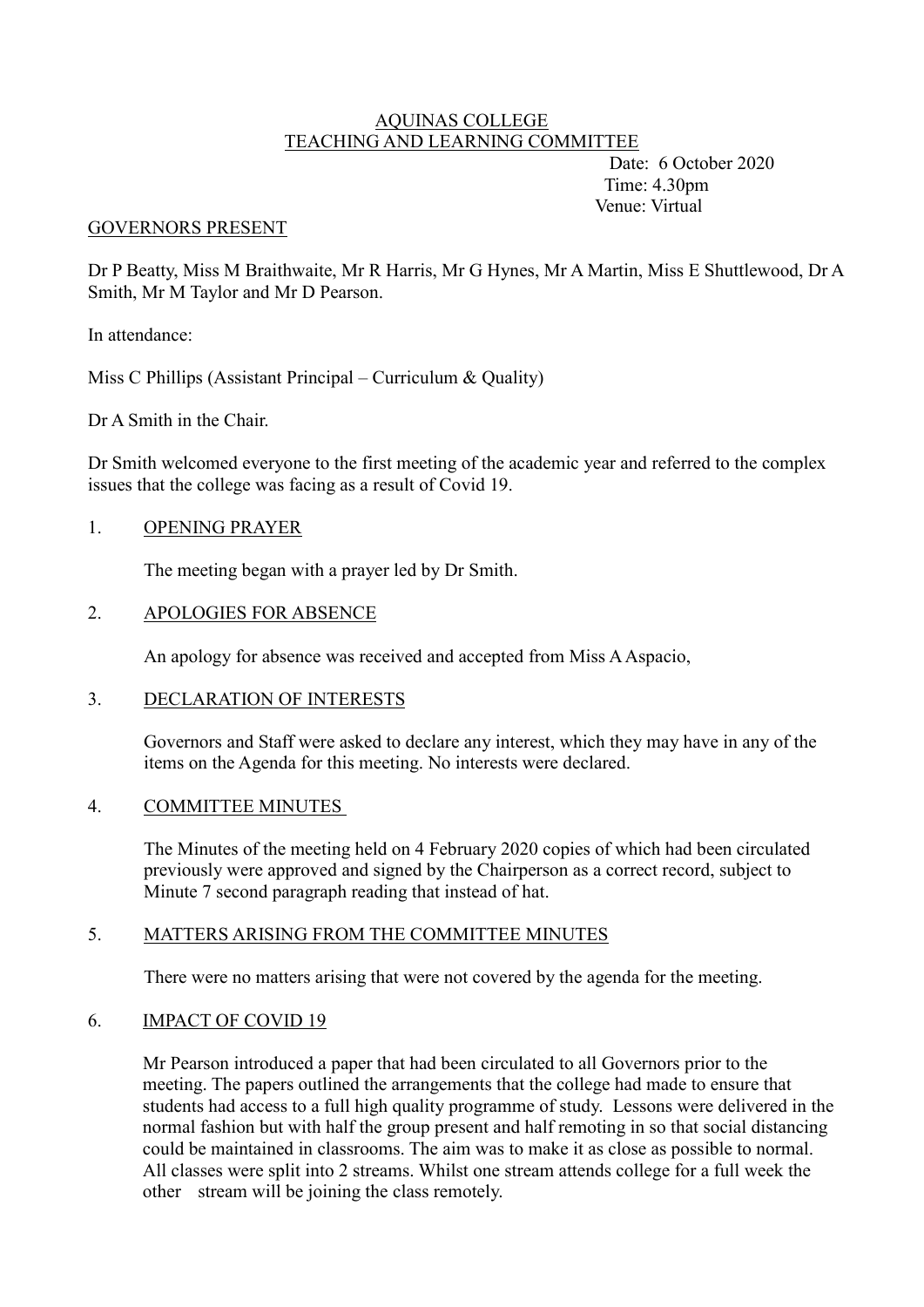So whilst one stream is present for 1 week the other stream remotes in or works at home and the following week they do the opposite. This requires students to be in the same stream for each of their 3 subjects, or 4 for those who start on 4 subjects.

Mr Pearson added that this model has the benefit of getting students into routines and can be very simply expanded to 100% occupation or fully remote learning i.e. 0% occupation. It can also be successfully adapted if students or staff have to isolate. Students don't lose lessons due to travel time and get set in routines. Staff have trialled this way of working with great success and positive feedback from students. Class microphones have been ordered to ensure good audio transmission along with Chromebooks should they be needed. A number of core activities take place at the college i.e. ethics, but other core subjects are held remotely and have their attendance checked to monitor engagement.

The arrangements outlined above had started in September 2020 with a longer soft start (induction period) for new students which had allowed all students to be met with a member of staff, face to face. The college had slightly over recruited on student numbers. Mr Pearson added that the DfE are happy with the approach that has been adopted.

Dr Smith asked if students had enough IT equipment. Mr Pearson replied that the college had bought over 200 Chromebooks to lend to students, the demand from L6 students had been lower than anticipated. Those students who had borrowed IT equipment last year had returned it.

Mr Hynes asked had there been any difficulties with students who had received inflated grades at GCSE. Mr Pearson replied that any student that was close to the entry requirement of a course had met with staff. Some students had been placed on 4 rather than 3 subjects to allow them select the most appropriate course after they had experienced it.

Dr Smith asked if the entire college had been split and were the groups uneven. Mr Pearson replied that there had not been a problem and that every class was balanced because of the size of the cohorts at around 12. There had been relatively few complaints from students. Miss Shuttlewood added that from a student's perspective it had worked well and that everyone felt safe in the college. Mr Harris added that there had been some advantages with students working intensively for a week then having work to research, he felt that it was very positive. Mr Taylor asked Miss Shuttlewood had there been any concerns regarding transport to the college. She replied that students had been fine on the buses. Dr Smith added that the train from High Peak usually emptied at Davenport Station. Mr Pearson advised Governors that Greater Manchester Transport (GMT) had received extra monies to put on additional buses where it was needed. Students were reminded of the need to wear masks on public transport and no problems had been reported.

Mr Pearson advised Governors that both staff and students had learnt how to manage things differently.

Mr Pearson advised Governors that that there had been 2 cases of students with Covid 19 and that they were working at home. The college had contacted the DfE, LA and Public Health and track and trace. A member of the PGCE group in college had tested positive, so all the PGCE students in that bubble were self-isolating. The college had seating plans for all classes and students were seated a metre apart. A number of students were self-isolating due to Covid 19, the maximum number had been 67. Students who were self-isolating had been asked to access remote learning.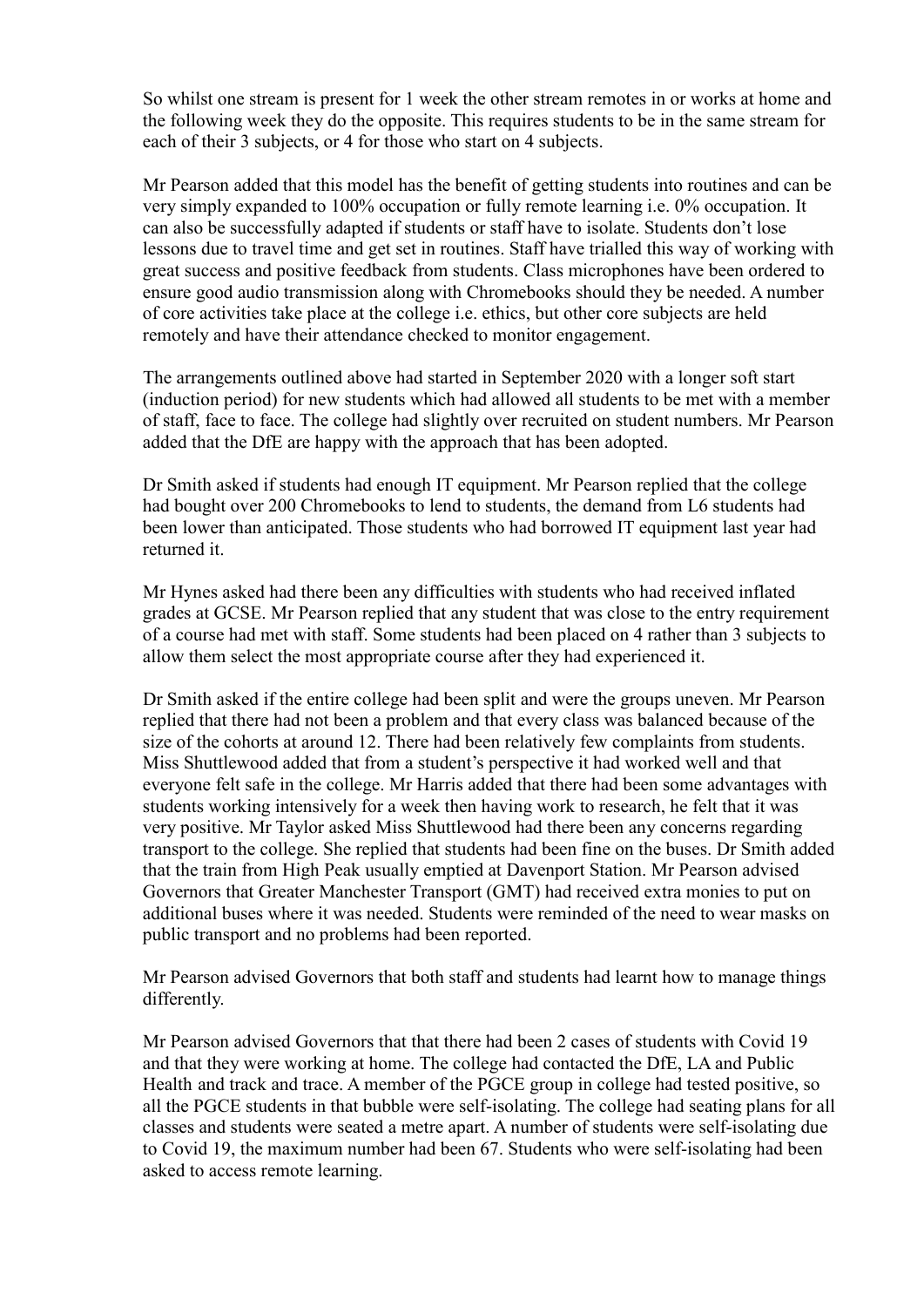# 7. RESULTS OVERVIEW

Mr Pearson introduced two papers that had been circulated to all Governors prior to the meeting. The papers covered the following areas:

## a) Exam Analysis

The paper gave the background on how students had received their results. The college had to award a Centre Assessed Grade (CAGs). The college went through a detailed process to assess "the most likely grade a student would achieve had the exam series not been cancelled". The college was asked to consider prior attainment and a three year trend together with the most appropriate evidence from assessments prior to lockdown.

The college went through a rigorous and challenging process to produce CAGs for every student entry in the summer exams. These were moderated in order to try and get the most accurate and fair outcome in line with the guidance provided. Taking an objective approach and overview of the CAG, outcomes where higher than any previous college outcomes. The overwhelming majority of students received the grade they were awarded by the college and although all grades from A\* to U were awarded the overall performance was higher by about 20% than in previous years.

b) ALPS Provider Report for the college

Mr Pearson drew Governors' attention to the following:

| $\mathbf{i}$ | LPS A level – Strategic Overview for 2019/2020                                   |
|--------------|----------------------------------------------------------------------------------|
| ii)          | LPS A level – Raw results by subject for $2020$                                  |
| iii)         | LPS A level $-$ Analysis of students banded by prior attainment $-$ Current year |
| iv)          | LPS A level – Analysis of students banded by prior attainment $-4$ year summary  |
| V)           | LPS A level $-$ Quality Indicator                                                |
| vi)<br>vii)  | LPS A level – Subject value added overview for 2017, 2018, 2019 and 2020         |
| viii)        | LPS A level – Quality of teaching and learning measurement                       |
|              | LPS A level - Tscore                                                             |
|              |                                                                                  |

Mr Pearson advised Governors that:

a) not a single subject was in blue i.e. a cause for concern.

b) the BTEC results had been outstanding.

b) many students have deferred their university place, more information will be given in a report to the committee on Student Destinations.

c) as a result of b) above other students had taken up places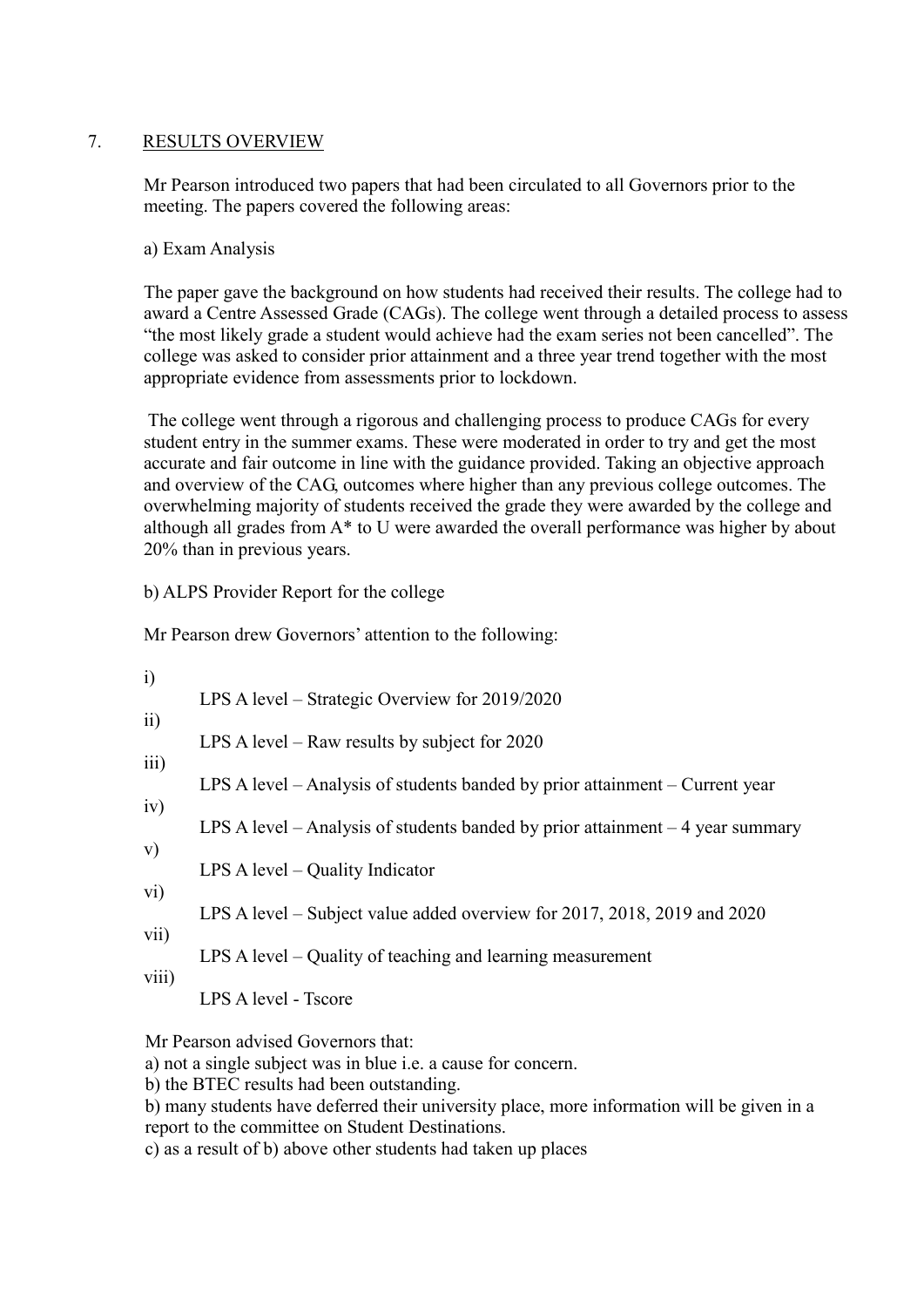The Governors thanked Mr Pearson for the informative reports and Dr Smith added that the college was coping well under difficult circumstances.

### 8. COLLEGE FOCUS 2020/2021

Mr Pearson advised Governors that the college had been working hard to ensure that students had a good learning experience. In addition the health and welfare of both staff and students was important.

Students were currently taking mock examinations and they had realised that the result may be taken into account if the college has to make further centre assessments. The college were waiting to see what will happen in relation to examinations in the summer 2021 and would need to prepare once the outcome was known. Mr Martin asked if there would be examination in summer 2021. Mr Pearson replied that decision from the DfE was expected soon.

Mr Pearson reported that whilst the majority of schools had returned to full occupancy this had not been an option for the college due to the size and complexity of the curriculum.

## 9. SECTION 48 INSPECTION

Mr Pearson advised Governors that the Catholic Education Service (CES) had tried to draw up a national framework to cover all schools and colleges i.e. from early years to KS5. The framework had been completed to cover up to KS3. The CES is hoping to have the national framework in place by Easter 2021 and then there will then be a year's training for inspectors. Therefore, it is unlikely that an inspection will take place next year.

Shrewsbury Diocese has suspended all Section 48 Inspections. Mr Pearson advised Governors that 2 North West Colleges had been subject to an Ofsted inspection.

### 10. CURRICULUM ISSUES

Mr Pearson advised Governors that

i) Catherine Phillips (Assistant Principal) would in future take a lead on Curriculum matters.

ii) There were no new courses for 2020/2021

iii) T levels are now fully vocational and that the college will not be offering them.

iv) The last new course to be offered was Criminology which has proved to be very successful with 233 students in L6 and 141 students in U6.

v) The normal Quality Review meetings will not take place but there will be meetings to offer support to subject areas.

 vi) Staff will be asked to update the Quality Improvement Plan and the Teaching, Learning and Assessment Plan.

## 11. ANY OTHER BUSINESS

Dr Smith referred to the September Accounts for the college that had just been issued to Governors and noted that the pressure areas were adult education and the canteen. Mr Pearson replied that one or two courses had been dropped in adult education and that in the canteen it was difficult to maintain social distancing. However, the college would continue to offer a canteen service to students although there were only about one third of the students in college at any one time.